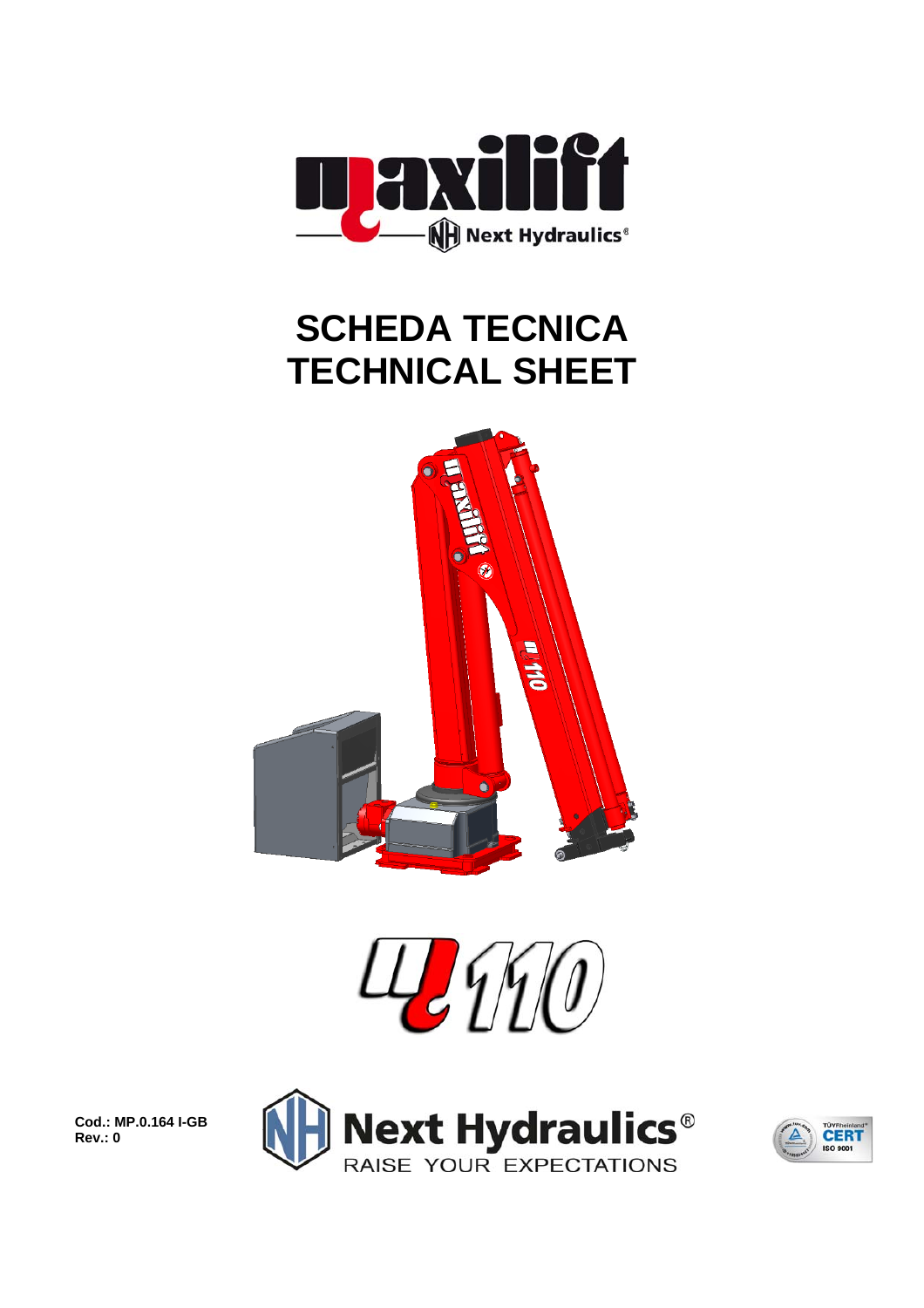



| <b>GRU - CRANE</b> | Α   | в   | С   | D   | L max |  |
|--------------------|-----|-----|-----|-----|-------|--|
| ML 110.1           | 420 | 100 | 670 | 430 | 2800  |  |
| <b>ML 110.2</b>    | 430 | 120 | 700 | 500 | 2800  |  |
| ML 110.3           | 450 | 140 | 760 | 750 | 3730  |  |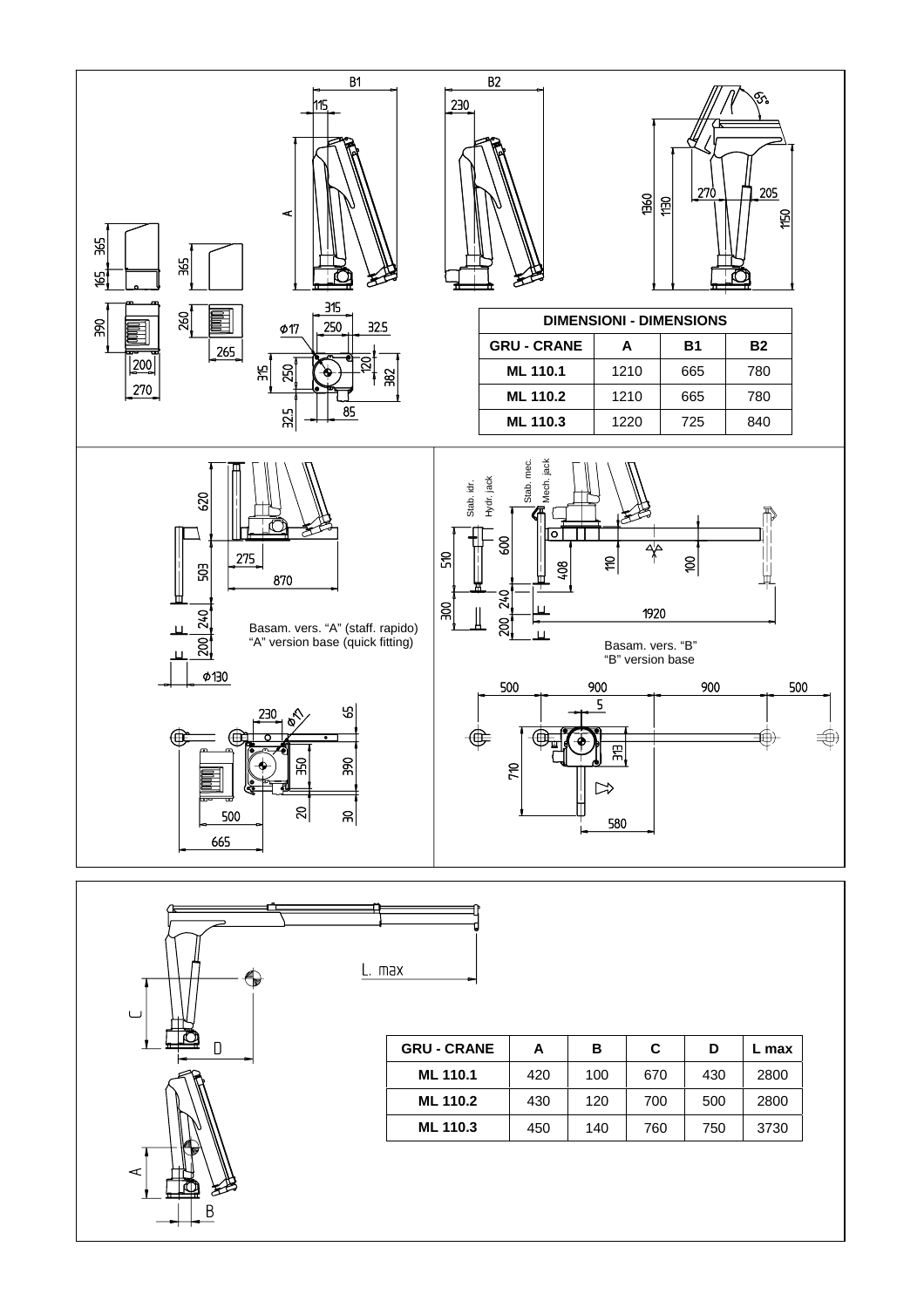|                                                                                                            |              | <b>VERSIONE - VERSION</b> |              |            |  |  |
|------------------------------------------------------------------------------------------------------------|--------------|---------------------------|--------------|------------|--|--|
| <b>DATI TECNICI - TECHNICAL DATA</b>                                                                       | U.M.         | <b>ML 110.1</b>           | ML 110.3     |            |  |  |
|                                                                                                            |              | <b>ERS-H</b>              | <b>ERS-H</b> | ERS-H      |  |  |
| CAPACITA' DI SOLLEVAMENTO<br><b>CRANE RATING</b>                                                           | kNm          | 10                        |              |            |  |  |
| N° SFILATE STANDARD<br>(IDRAULICHE)<br>STANDARD EXTENSIONS Nr. (HYDRAULICS)                                | $N^{\circ}$  | $1H+1M$                   | 3H           |            |  |  |
| SBRACCIO STANDARD<br>STANDARD OUTREACH                                                                     | m            | 2.80                      | 3.73         |            |  |  |
| ANGOLO DI ROTAZIONE<br><b>SLEWING ANGLE</b>                                                                | $\circ$      | $330^\circ$               |              |            |  |  |
| <b>INCLINAZIONE MASSIMA</b><br>MAXIMUM ANGLE SLOPE                                                         | $\circ$      | $5^{\circ}$               |              |            |  |  |
| <b>COPPIA DI ROTAZIONE</b><br><b>SLEWING TORQUE</b>                                                        | kNm          | 1.2                       |              |            |  |  |
| ALTEZZA SOLLEVAMENTO MAX. DALLA BASE<br>MAX. LIFTING HEIGHT FROM CRANE BASE                                | m            | 3.4<br>4.4<br>3.4         |              |            |  |  |
| PORTATA CONSIGLIATA<br>SUGGESTED OIL FLOW                                                                  | l/min        | $4\div 6$                 |              |            |  |  |
| PRESSIONE MAX. DI ESERCIZIO<br><b>MAX. WORKING PRESSURE</b>                                                | bar          | 200                       |              |            |  |  |
| PESO GRU BASE<br>VERS. "H"<br><b>BASIC CRANE WEIGHT</b><br>VERS. "E"                                       | kg           | 105<br>125                | 125<br>145   | 155<br>175 |  |  |
| PESO BASAM. VERS. "A" (STAFF. RAPIDO, 1 STAB. MEC.)<br>"A" VERS. BASE WEIGHT (QUICK FITTING, 1 MECH. JACK) | kg           | 40                        |              |            |  |  |
| PESO BASAM. VERS. "B" CON STABILIZZATORI ESTENDIBILI<br>"B" VERS. BASE WEIGHT WITH EXTENDABLE STABILIZERS  | kg           | $64 \div 88$              |              |            |  |  |
| PESO TRAVERSA 2 STABILIZZATORI ESTENDIBILI<br>BEAM WEIGHT WITH 2 EXTENDABLE STABILIZERS                    | kg           | 58÷62                     |              |            |  |  |
| ASSORBIMENTO MOTORE GRU ELETTROIDR. 12V<br>MOTOR ABSORPTION FOR ELECTROHYDR, CRANE 12V                     | A<br>min/max | 70/160                    | 70/160       | 70/160     |  |  |
| ASSORBIMENTO MOTORE GRU ELETTROIDR. 24V<br>MOTOR ABSORPTION FOR ELECTROHYDR. CRANE 24V                     | Α<br>min/max | 35/75                     | 35/75        | 35/75      |  |  |
| <b>SPECIFICHE ARGANO - WINCH SPECIFICATIONS</b>                                                            | U.M.         |                           |              |            |  |  |
| ARGANO TIRO DIRETTO MAX. (3°STRATO)<br>MAX. WINCH SINGLE LINE CAPACITY (3 <sup>rd</sup> LAYER)             | kg           | 300                       |              |            |  |  |
| <b>DIAMETRO FUNE</b><br>ROPE DIAMETER                                                                      | mm           | 5                         |              |            |  |  |
| LUNGHEZZA FUNE<br>ROPE LENGTH                                                                              | m            | 12                        |              |            |  |  |
| PESO KIT ARGANO<br>WINCH KIT WEIGHT                                                                        | kg           | 15                        |              |            |  |  |

| <b>VERSIONE - VERSION</b> | <b>DESCRIZIONE</b> | <b>DESCRIPTION</b> |  |  |  |
|---------------------------|--------------------|--------------------|--|--|--|
| "ERS" 12/24V              | ELETTROIDRAULICA   | ELECTROHYDRAULIC   |  |  |  |
| "Н"                       | <b>IDRAULICA</b>   | <b>HYDRAULIC</b>   |  |  |  |

| <b>TEMPI DI FUNZIONAMENTO</b> |                                             |                                                |       | <b>OPERATING TIMES</b>              |                                                |       |       |                                                |       |       |
|-------------------------------|---------------------------------------------|------------------------------------------------|-------|-------------------------------------|------------------------------------------------|-------|-------|------------------------------------------------|-------|-------|
| VERS.                         | <b>ROTAZIONE</b><br><b>SLEWING</b><br>(rpm) | <b>SOLLEVAMENTO</b><br><b>LIFTING</b><br>(sec) |       | <b>DISCESA</b><br>LOWERING<br>(sec) | <b>USCITA</b><br><b>EXTENSION OUT</b><br>(sec) |       |       | <b>RIENTRO</b><br><b>EXTENSION IN</b><br>(sec) |       |       |
|                               |                                             | p min                                          | p max |                                     | 110.1                                          | 110.2 | 110.3 | 110.1                                          | 110.2 | 110.3 |
| "ERS" 12/24                   | 2.5                                         | 13                                             | 30    | 14                                  |                                                | 18    | 25    |                                                | 13    | 18    |
| "H" (PTO)                     | 2.5                                         | 13                                             |       | 14                                  |                                                | 18    | 25    |                                                | 13    | 18    |

p min: pressione min. di esercizio - min. working pressure<br>p max: pressione max. di esercizio - max. working pressure